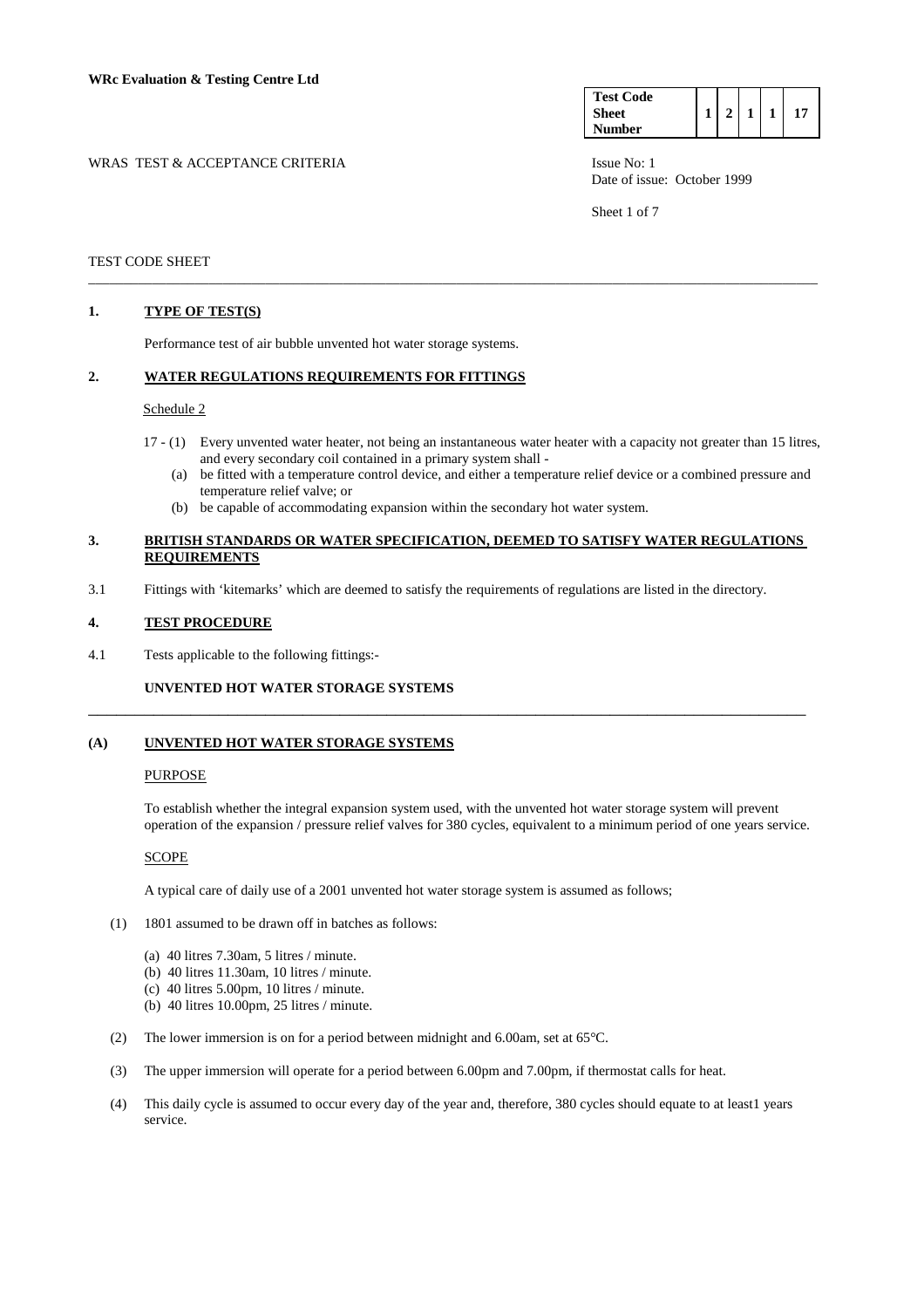| <b>Test Code</b> |  |   |    |
|------------------|--|---|----|
| Sheet            |  | 1 | 17 |
| <b>Number</b>    |  |   |    |

Issue No: 1 Date of issue: October 1999

Sheet 2 of 7

(5) Consider it reasonable to condense this simplified draw-off pattern, to that shown in Table 1, Figures 2 and 3.

\_\_\_\_\_\_\_\_\_\_\_\_\_\_\_\_\_\_\_\_\_\_\_\_\_\_\_\_\_\_\_\_\_\_\_\_\_\_\_\_\_\_\_\_\_\_\_\_\_\_\_\_\_\_\_\_\_\_\_\_\_\_\_\_\_\_\_\_\_\_\_\_\_\_\_\_\_\_\_\_\_\_\_\_\_\_\_\_\_\_\_\_\_\_\_\_\_\_\_\_\_\_\_

#### TEST METHOD

 Assemble the system under test in accordance with the manufacturer's instructions ensuring that the system is correctly commissioned and in accordance with Figure 1 (except FV1, FV2 or FV3 - see (1) below).

#### **Directly Heated or Indirectly Heated**

If *Directly Heated*, set up as follows: -

- (1) Install the flow meters as in Figure 1 or use one flow meter to give readings of all three solenoid valves. Install directly on the hot water take-off from the top of the cylinder.
- (2) Wire the immersion heater to the control panel.
- (3) Wire the thermostat on the cylinder to the control panel.
- (4) Connect control panel up to power supply.
- (5) By-pass the solenoid valves and set flow rates as follows;
	- (a) V1 5 litres / minute.
	- (b) V2 10 litres / minute.
	- (c) V3 25 litres / minute.
- (6) Reset control panel. Press black button and hold for 5 seconds.

 **\_\_\_\_\_\_\_\_\_\_\_\_\_\_\_\_\_\_\_\_\_\_\_\_\_\_\_** 

(7) Start test. Press blue button on control panel, either option A (95 days) or (63.3 days).

If *Indirectly Heated*, set up as follows: -

- (1) Install the flow meter as in Figure 1 or use one flow meter to give readings of all three solenoid valves. Installing directly on the hot water take-off from the top of the cylinder.
- (2) Wire the pump on the primary side up to the control panel.
- (3) If the primary circuit cannot reach the temperature within the domestic side of the cylinder within the time stated in Option A or Option B, then connect the immersion heater either up to the control panel or directly to the power supply to compensate for this.
- (4) Wire the thermostat on the cylinder to the panel.
- (5) Connect control panel to power supply.
- (6) By-pass the solenoid valves and set flow rates as follows;
	- (a) V1 5 litres / minute.
	- (b) V2 10 litres / minute.
	- (c) V3 25 litres / minute.
- (7) Reset control panel. Press black button and hold for 5 seconds.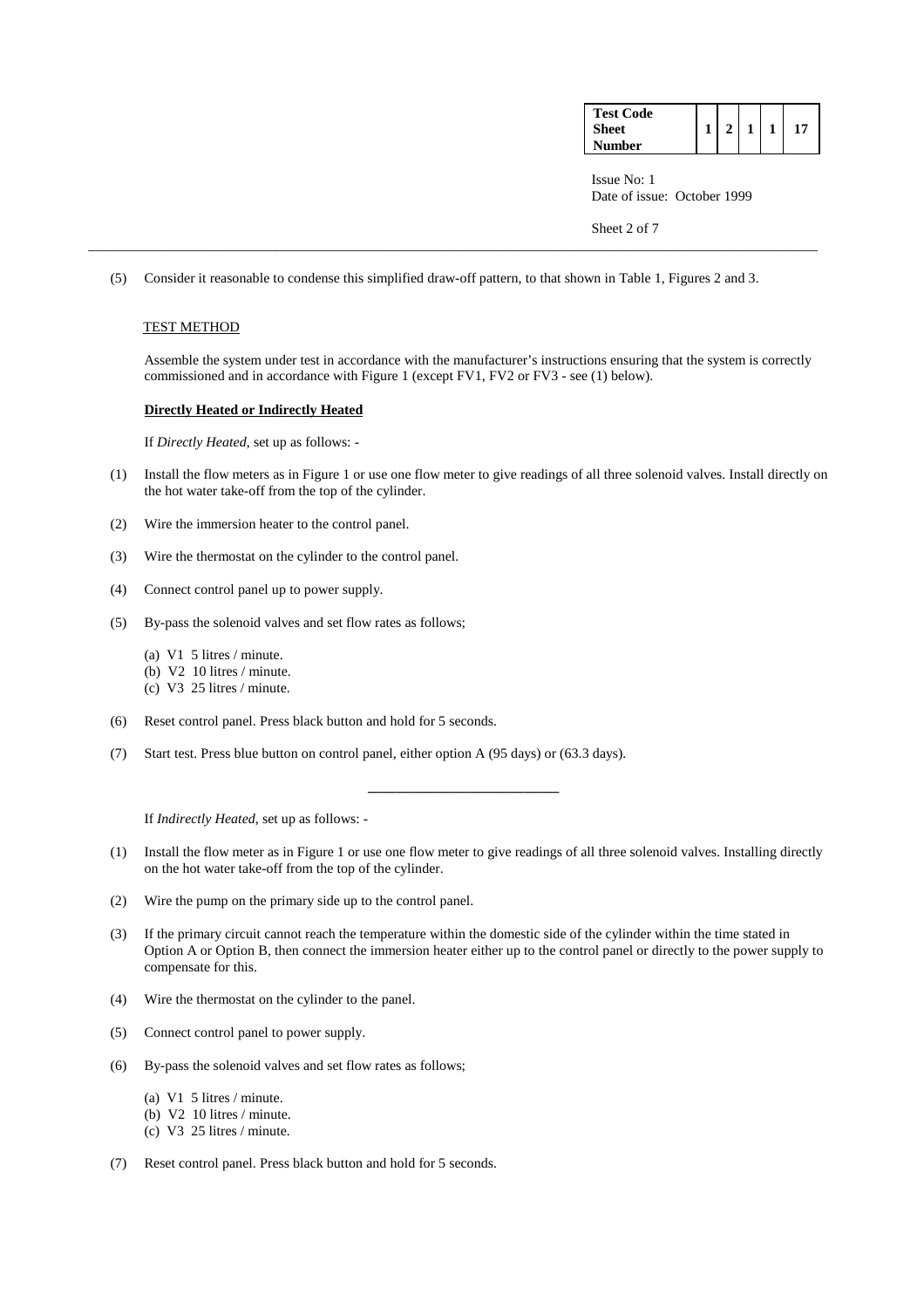| <b>Test Code</b> |  |  |  |
|------------------|--|--|--|
| <b>Sheet</b>     |  |  |  |
| <b>Number</b>    |  |  |  |

 Issue No: 1 Date of issue: October 1999

Sheet 3 of 7

(8) Start test. Press blue button on control panel, either option A (95 days) or (63.3 days).

**Test equipment to be used** (See Figure 1).

(1) Pressure gauges, accuracy (optional), for indication purposes only.

 **\_\_\_\_\_\_\_\_\_\_\_\_\_\_\_\_\_\_\_\_\_\_\_\_\_\_\_** 

- (2) Solenoid valves.
- (3) Valves to control the draw-off flow rate.
- (4) A programming device to achieve the heater cycle and draw-off profile in Table 1.
- (5) A temperature controller to ensure the water is  $65^{\circ}C \pm 2^{\circ}C$ .
- (6) The test specimen complete with all cold water controls.
- (7) A cold water supply with a minimum supply available of 30 litres / minute at a static pressure of 1 bar above the system pressure.

\_\_\_\_\_\_\_\_\_\_\_\_\_\_\_\_\_\_\_\_\_\_\_\_\_\_\_\_\_\_\_\_\_\_\_\_\_\_\_\_\_\_\_\_\_\_\_\_\_\_\_\_\_\_\_\_\_\_\_\_\_\_\_\_\_\_\_\_\_\_\_\_\_\_\_\_\_\_\_\_\_\_\_\_\_\_\_\_\_\_\_\_\_\_\_\_\_\_\_\_\_\_\_

# **5. ACCEPTANCE CRITERIA**

The expansion / pressure relief valve shall not operate before 380 cycles have been completed.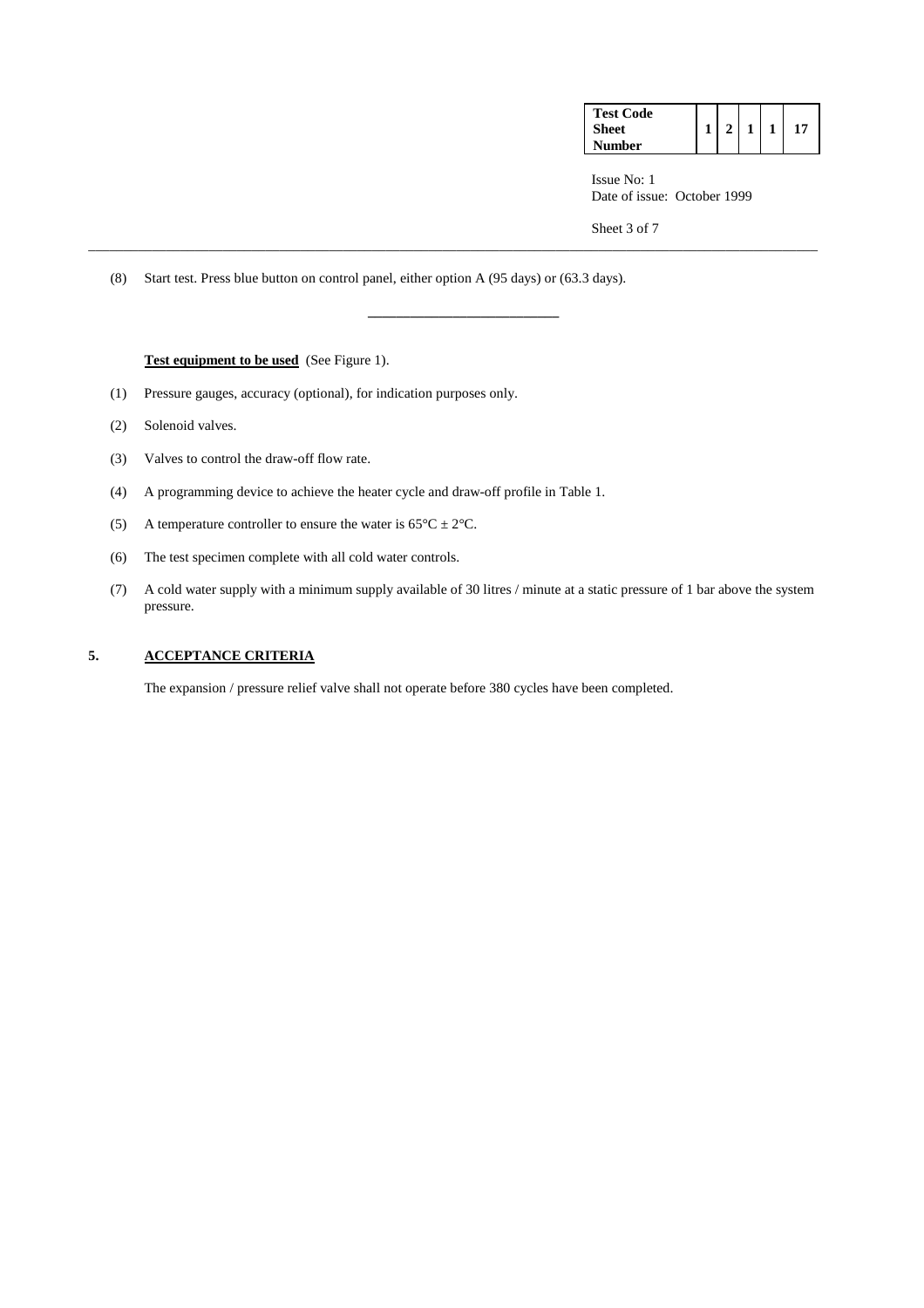| CYCLE                   | LOWER<br><b>HEATHER</b><br>TIMER 1 | 51/Mm<br>TIMER 3 | 10 1/MIN<br>TIMER 4                                               | <b>UPPER</b><br><b>HPATER</b><br>TIMER <sub>2</sub> | 25 1/MIN<br>TIMER 6 |  |
|-------------------------|------------------------------------|------------------|-------------------------------------------------------------------|-----------------------------------------------------|---------------------|--|
| $\mathbf{1}$            | 0.00<br><b>CN</b><br>3.00<br>OFF   | 3.30<br>3.38     | 4.00<br>ON<br>4.04<br>OFF<br>4.30<br>ON<br>4.34<br>OFF            | 4.45<br>5.45                                        | 5.55<br>5.58        |  |
| $\overline{\mathbf{c}}$ | 6.00<br>ON<br>9.00<br>OFF          | 9.30<br>9.38     | 10.00<br>ON<br>OFF<br>10.04<br>10.30<br>ON<br>OFF<br>10.34        | 10.45<br>11.45                                      | 11.55<br>11.58      |  |
| 3                       | 12.00<br>ON<br>15.00<br>OFF        | 15.30<br>15.38   | 16.00<br>ON<br>OFF<br>16.04<br>16.30<br><b>ON</b><br>16.34<br>OFF | 16.45<br>17.45                                      | 17.55<br>17.58      |  |
| 4                       | 18.00<br>ON<br>21.00<br>OFF        | 21.30<br>21.38   | 22.00<br>ON<br>22.04<br>OFF<br>22.30<br>ON<br>22.34<br>OFF        | 22.45<br>23.45                                      | 23.55<br>23.58      |  |

# OPTION A

# OPTION B

 $-1\,$ 

|       | $-14$<br>Tre an                | $\sim$             | OPTION B            |                                |                                         |                     |
|-------|--------------------------------|--------------------|---------------------|--------------------------------|-----------------------------------------|---------------------|
| CYCLE | LOWER HEATER<br>TIMER 1        | 5 1/MIN<br>TIMER 3 | 10 1/MIN<br>TIMER 4 | 10 1/MIN<br>TIMER <sub>5</sub> | <b>UPPER</b><br><b>HEATER</b><br>TIMER2 | 25 1/MIN<br>TIMER 6 |
| 1     | 箴<br>0.00<br>ON<br>1.30<br>OFF | 2.00<br>2.08       | 2.14<br>2.18        | 2.42<br>2.46                   | 2.57<br>3.39                            | 3.56<br>3.58        |
| 2     | 4.00<br>ON<br>5.30<br>OFF      | 6.00<br>6.08       | 6.14<br>6.18        | 6.42<br>6.46                   | 6.57<br>7.39                            | 7.56<br>7.58.       |
| 3     | 8.00<br>ON<br>9.30<br>OFF      | 10.00<br>10.08     | 10.14<br>10.18      | 10.42<br>10.46                 | 10.57<br>11.39                          | 11.56<br>11.58      |
| 4     | 12.00<br>ON<br>13.30<br>OFF    | 14.00<br>14.08     | 14.14<br>14.18      | 14.42<br>14.46                 | 14.57<br>15.39                          | 15.56<br>15.58      |
| 5     | 16.00<br>ON<br>17.30<br>OFF    | 18.00<br>18.08     | 18.14<br>18.18      | 18.42<br>18.46                 | 18.57<br>19.39                          | 19.56<br>19.58      |
| 6     | 20.00<br>ON<br>21.30<br>OFF    | 22.00<br>22.08     | 22.14<br>22.18      | 22.42<br>22.46                 | 22.57<br>23.39                          | 23.56<br>23.58      |

Table 1 – Heater cycle and draw-off schedule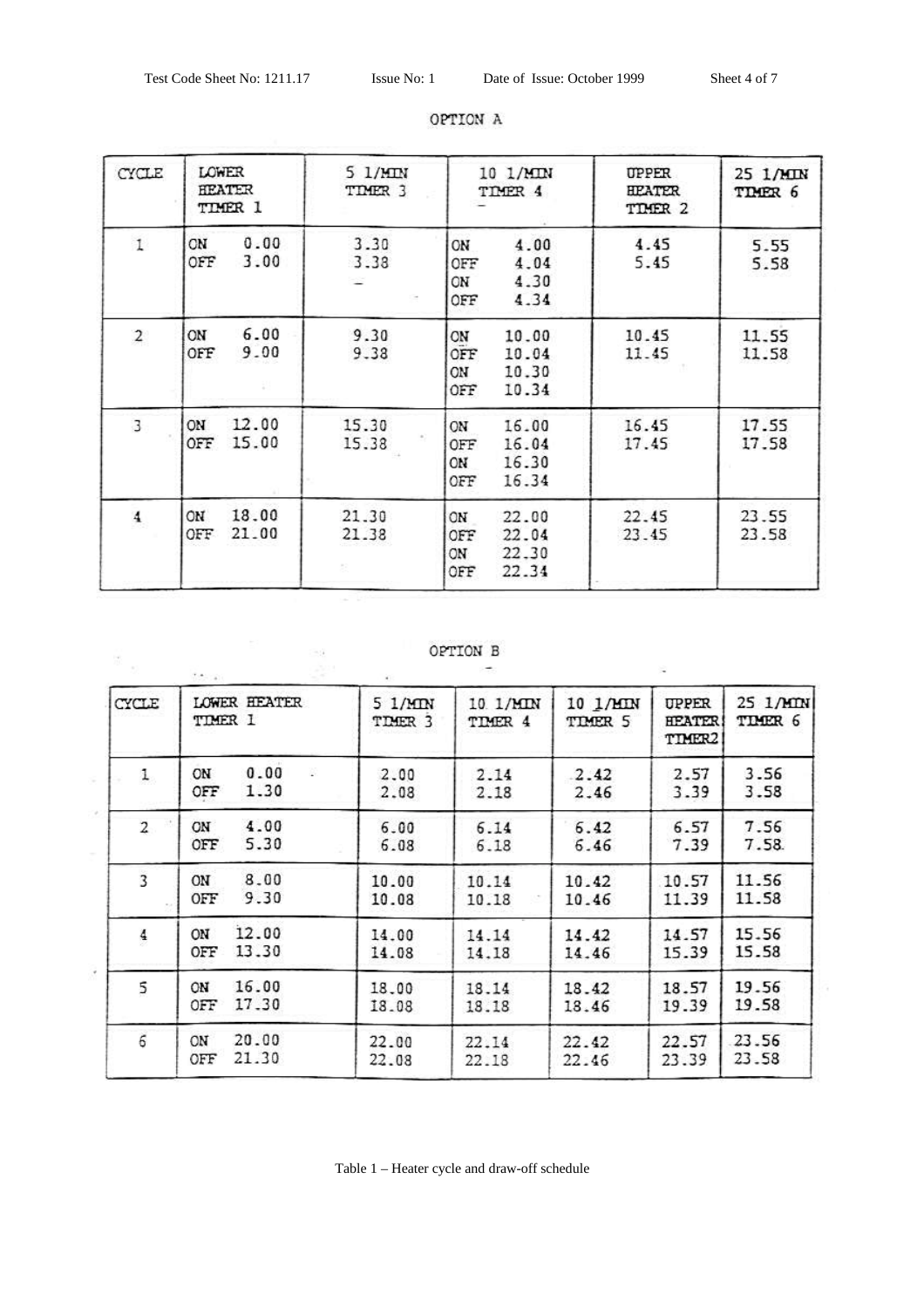

Figure 1 – Schematic layout of test assembly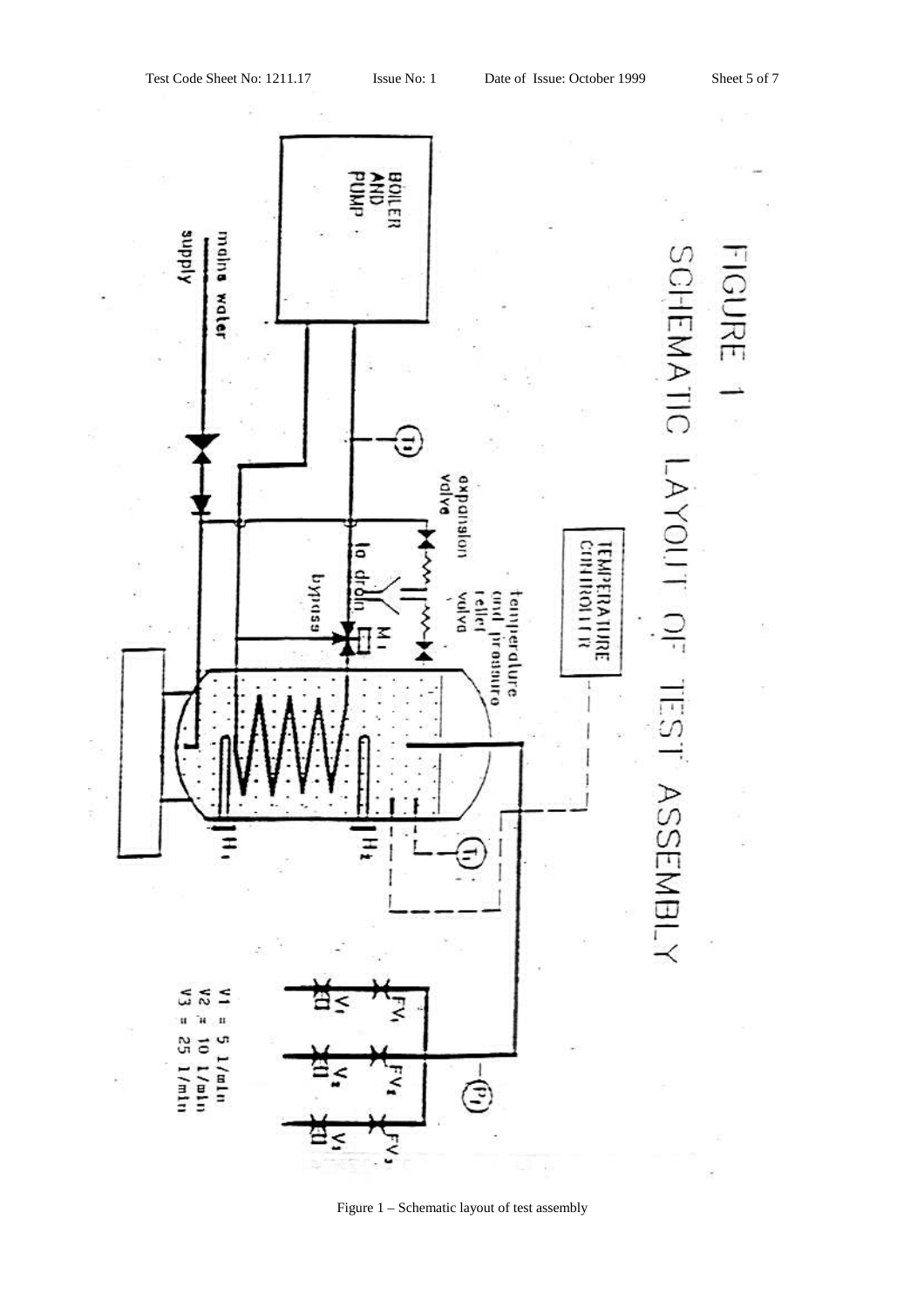

Figure 2 – Heater cycle and draw-off profile